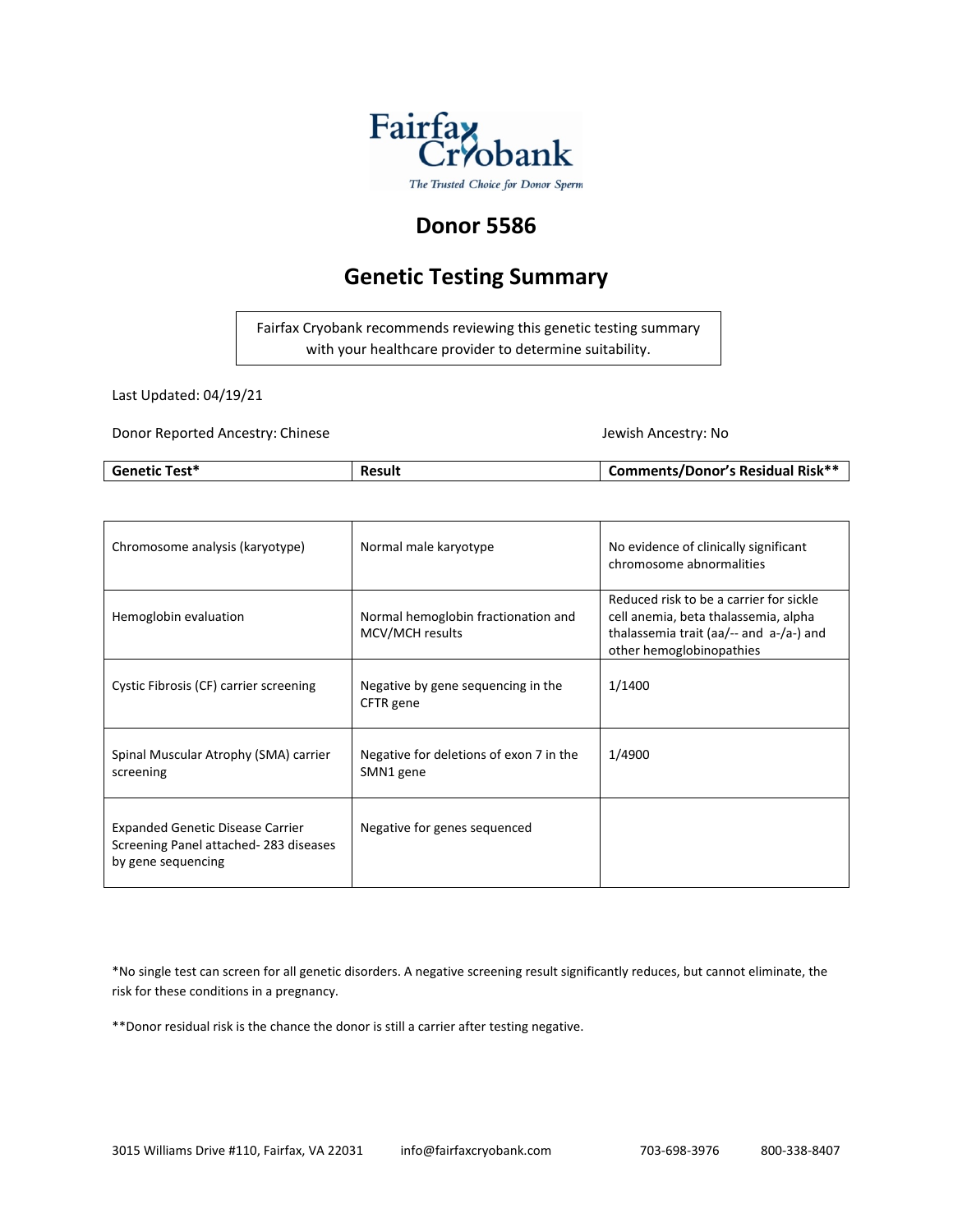



# Patient Information Name: Donor 5586 Date of Birth: Sema4 ID: Client ID: Indication: Carrier Testing

#### Specimen Information

Specimen Type: Blood Date Collected: 07/29/2020 Date Received: 07/30/2020 Final Report: 08/16/2020

| Referring Provider |  |
|--------------------|--|
|                    |  |



# Expanded Carrier Screen (283) Minus TSE

Number of genes tested: 283

# SUMMARY OF RESULTS AND RECOMMENDATIONS

# $\Theta$  Negative

Negative for all genes tested To view a full list of genes and diseases tested please see Table 1 in this report

AR=Autosomal recessive; XL=X-linked

# Recommendations

- CGG repeat analysis of FMR1 for fragile X syndrome is not performed on males as repeat expansion of premutation alleles is not expected in the male germline.
- Individuals of Asian, African, Hispanic and Mediterranean ancestry should also be screened for hemoglobinopathies by CBC and hemoglobin electrophoresis.
- Consideration of residual risk by ethnicity after a negative carrier screen is recommended for the other diseases on the panel, especially in the case of a positive family history for a specific disorder.

# Test description

This patient was tested for a panel of diseases using a combination of sequencing, targeted genotyping and copy number analysis. Please note that negative results reduce but do not eliminate the possibility that this individual is a carrier for one or more of the disorders tested. Please see Table 1 for a list of genes and diseases tested, and [go.sema4.com/residualrisk](https://go.sema4.com/residualrisk) for specific detection rates and residual risk by ethnicity. With individuals of mixed ethnicity, it is recommended to use the highest residual risk estimate. Only variants determined to be pathogenic or likely pathogenic are reported in this carrier screening test.

Vent

Ruth Kornreich, Ph.D., FACMG, Laboratory Director Laboratory Medical Consultant: George A. Diaz, M.D., Ph.D.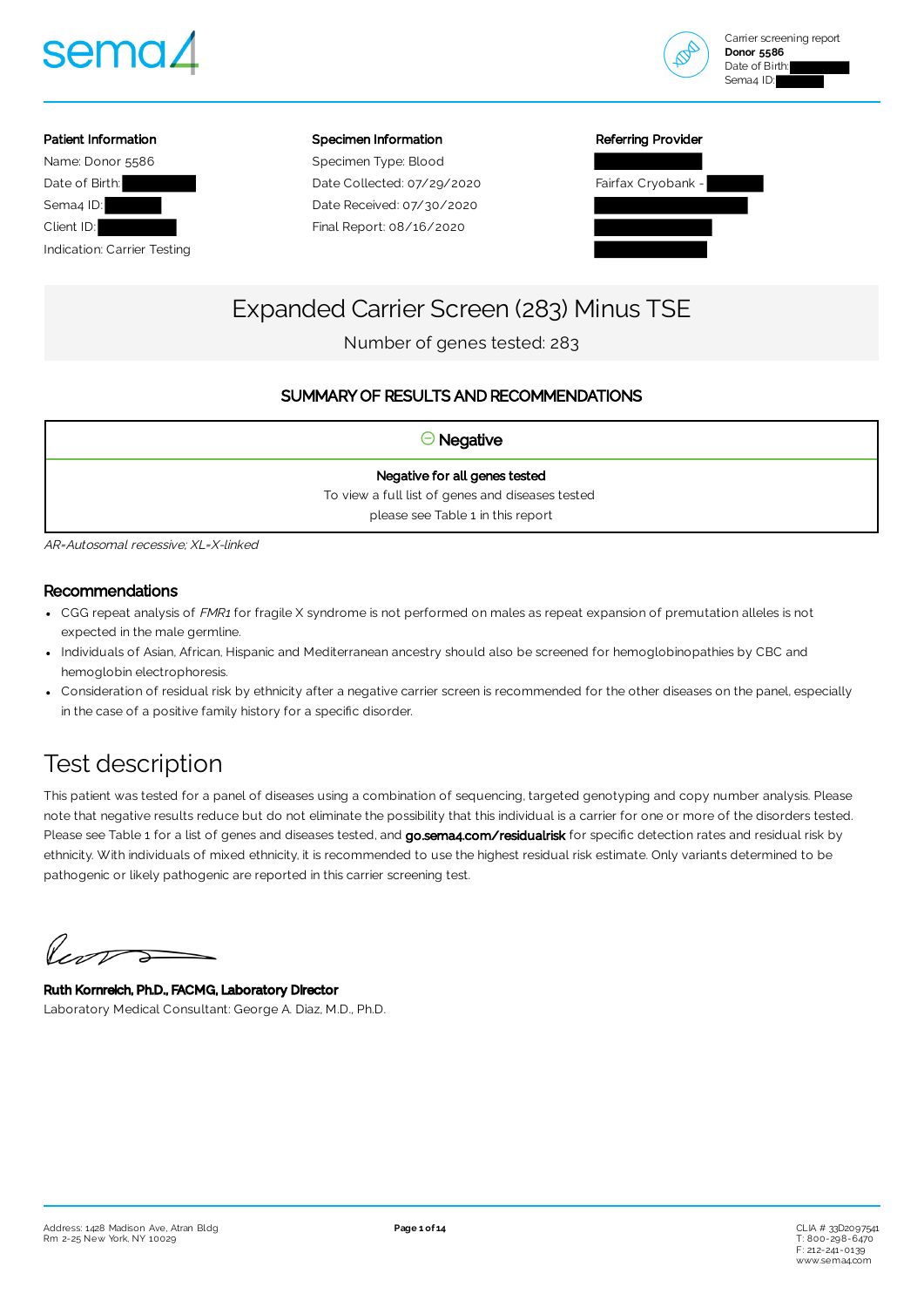



# Genes and diseases tested

For specific detection rates and residual risk by ethnicity, please visit [go.sema4.com/residualrisk](https://go.sema4.com/residualrisk)

## Table 1: List of genes and diseases tested with detailed results

|   | Disease                                                         | Gene                            | Inheritance<br>Pattern | <b>Status</b>       | Detailed Summary                                                                                                            |
|---|-----------------------------------------------------------------|---------------------------------|------------------------|---------------------|-----------------------------------------------------------------------------------------------------------------------------|
| Θ | Negative                                                        |                                 |                        |                     |                                                                                                                             |
|   | 3-Beta-Hydroxysteroid Dehydrogenase Type II<br>Deficiency       | HSD3B2                          | AR                     | <b>Reduced Risk</b> |                                                                                                                             |
|   | 3-Methylcrotonyl-CoA Carboxylase Deficiency (MCCC1-<br>Related) | MCCC1                           | AR                     | <b>Reduced Risk</b> |                                                                                                                             |
|   | 3-Methylcrotonyl-CoA Carboxylase Deficiency (MCCC2-<br>Related) | MCCC <sub>2</sub>               | AR                     | <b>Reduced Risk</b> |                                                                                                                             |
|   | 3-Methylglutaconic Aciduria, Type III                           | OPA3                            | AR                     | <b>Reduced Risk</b> |                                                                                                                             |
|   | 3-Phosphoglycerate Dehydrogenase Deficiency                     | PHGDH                           | AR                     | <b>Reduced Risk</b> |                                                                                                                             |
|   | 6-Pyruvoyl-Tetrahydropterin Synthase Deficiency                 | <b>PTS</b>                      | AR                     | <b>Reduced Risk</b> |                                                                                                                             |
|   | Abetalipoproteinemia                                            | <b>MTTP</b>                     | AR                     | <b>Reduced Risk</b> |                                                                                                                             |
|   | Achromatopsia (CNGB3-related)                                   | CNGB3                           | AR                     | <b>Reduced Risk</b> |                                                                                                                             |
|   | Acrodermatitis Enteropathica                                    | SLC39A4                         | AR                     | <b>Reduced Risk</b> |                                                                                                                             |
|   | Acute Infantile Liver Failure                                   | TRMU                            | AR                     | <b>Reduced Risk</b> |                                                                                                                             |
|   | Acyl-CoA Oxidase I Deficiency                                   | ACOX1                           | AR                     | <b>Reduced Risk</b> |                                                                                                                             |
|   | Adenosine Deaminase Deficiency                                  | <b>ADA</b>                      | AR.                    | <b>Reduced Risk</b> |                                                                                                                             |
|   | Adrenoleukodystrophy, X-Linked                                  | ABCD <sub>1</sub>               | XL                     | <b>Reduced Risk</b> |                                                                                                                             |
|   | Aicardi-Goutieres Syndrome (SAMHD1-Related)                     | SAMHD1                          | AR                     | <b>Reduced Risk</b> |                                                                                                                             |
|   | Alpha-Mannosidosis                                              | MAN <sub>2</sub> B <sub>1</sub> | AR                     | <b>Reduced Risk</b> |                                                                                                                             |
|   | Alpha-Thalassemia                                               | HBA1/HBA2                       | AR.                    | <b>Reduced Risk</b> | HBA1 Copy Number: 2<br>HBA2 Copy Number: 2<br>No pathogenic copy number variants detected<br>HBA1/HBA2 Sequencing: Negative |
|   | Alpha-Thalassemia Mental Retardation Syndrome                   | <b>ATRX</b>                     | XL                     | <b>Reduced Risk</b> |                                                                                                                             |
|   | Alport Syndrome (COL4A3-Related)                                | COL4A3                          | AR                     | <b>Reduced Risk</b> |                                                                                                                             |
|   | Alport Syndrome (COL4A4-Related)                                | COL4A4                          | ${\sf AR}$             | Reduced Risk        |                                                                                                                             |
|   | Alport Syndrome (COL4A5-Related)                                | COL4A5                          | XL                     | Reduced Risk        |                                                                                                                             |
|   | Alstrom Syndrome                                                | ALMS <sub>1</sub>               | AR                     | <b>Reduced Risk</b> |                                                                                                                             |
|   | Andermann Syndrome                                              | <b>SLC12A6</b>                  | AR                     | Reduced Risk        |                                                                                                                             |
|   | Argininosuccinic Aciduria                                       | ASL                             | AR                     | Reduced Risk        |                                                                                                                             |
|   | Aromatase Deficiency                                            | CYP19A1                         | AR                     | Reduced Risk        |                                                                                                                             |
|   | Arthrogryposis, Mental Retardation, and Seizures                | SLC35A3                         | ${\sf AR}$             | Reduced Risk        |                                                                                                                             |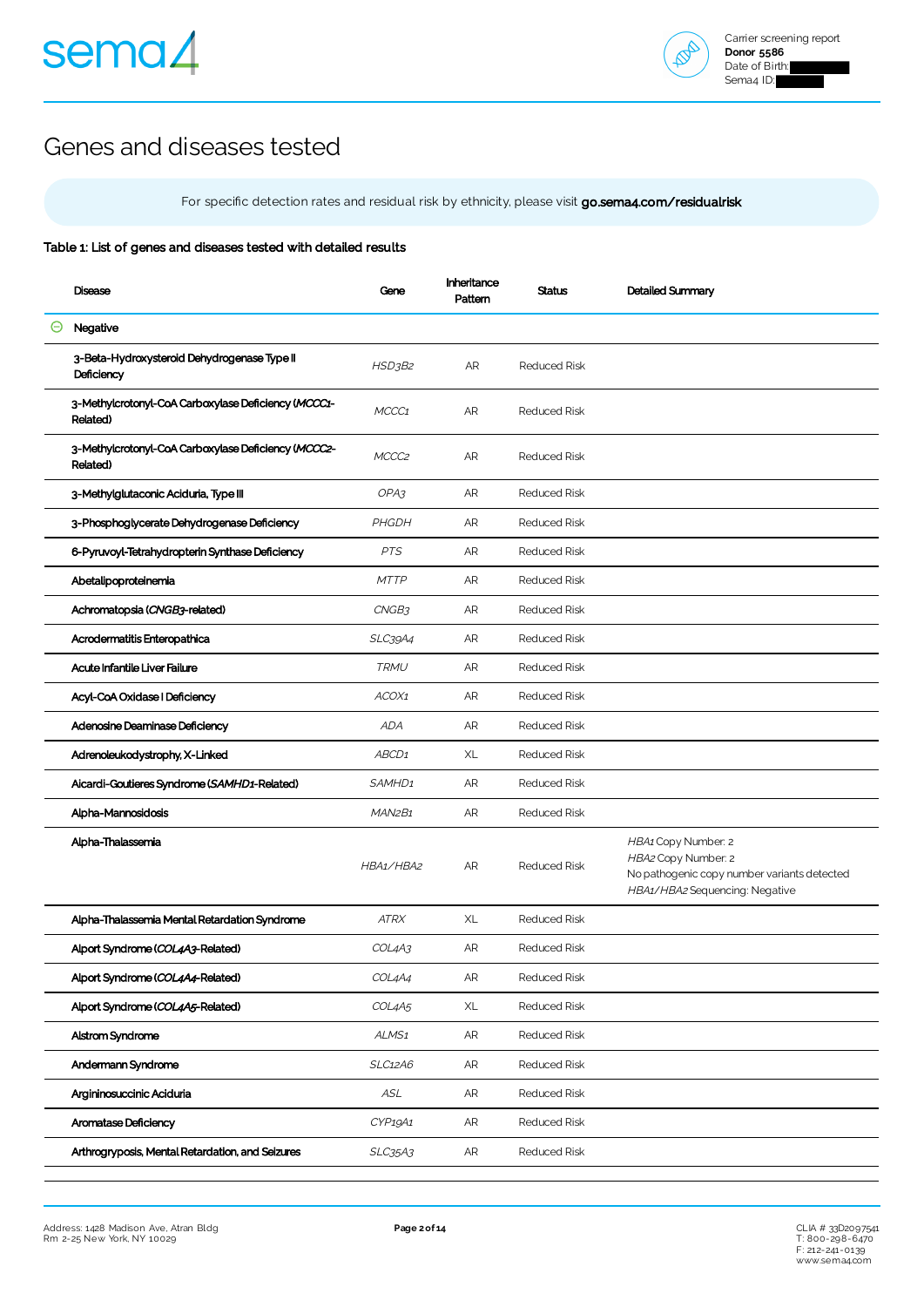



| Asparagine Synthetase Deficiency                              | <b>ASNS</b>        | AR | <b>Reduced Risk</b> |
|---------------------------------------------------------------|--------------------|----|---------------------|
| Aspartylglycosaminuria                                        | AGA                | AR | <b>Reduced Risk</b> |
| Ataxia With Isolated Vitamin E Deficiency                     | <b>TTPA</b>        | AR | <b>Reduced Risk</b> |
| Ataxia-Telangiectasia                                         | <b>ATM</b>         | AR | <b>Reduced Risk</b> |
| Autosomal Recessive Spastic Ataxia of Charlevoix-<br>Saguenay | <b>SACS</b>        | AR | <b>Reduced Risk</b> |
| Bardet-Biedl Syndrome (BBS10-Related)                         | <b>BBS10</b>       | AR | <b>Reduced Risk</b> |
| Bardet-Biedl Syndrome (BBS12-Related)                         | <b>BBS12</b>       | AR | <b>Reduced Risk</b> |
| Bardet-Biedl Syndrome (BBS1-Related)                          | BBS1               | AR | <b>Reduced Risk</b> |
| Bardet-Biedl Syndrome (BBS2-Related)                          | BBS2               | AR | <b>Reduced Risk</b> |
| Bare Lymphocyte Syndrome, Type II                             | <b>CIITA</b>       | AR | <b>Reduced Risk</b> |
| Bartter Syndrome, Type 4A                                     | <b>BSND</b>        | AR | <b>Reduced Risk</b> |
| Bernard-Soulier Syndrome, Type A1                             | GP <sub>1</sub> BA | AR | <b>Reduced Risk</b> |
| Bernard-Soulier Syndrome, Type C                              | GP9                | AR | <b>Reduced Risk</b> |
| Beta-Globin-Related Hemoglobinopathies                        | <b>HBB</b>         | AR | <b>Reduced Risk</b> |
| Beta-Ketothiolase Deficiency                                  | ACAT1              | AR | <b>Reduced Risk</b> |
| Bilateral Frontoparietal Polymicrogyria                       | GPR <sub>56</sub>  | AR | <b>Reduced Risk</b> |
| <b>Biotinidase Deficiency</b>                                 | <b>BTD</b>         | AR | <b>Reduced Risk</b> |
| <b>Bloom Syndrome</b>                                         | <b>BLM</b>         | AR | <b>Reduced Risk</b> |
| Canavan Disease                                               | <b>ASPA</b>        | AR | <b>Reduced Risk</b> |
| Carbamoylphosphate Synthetase I Deficiency                    | CPS1               | AR | <b>Reduced Risk</b> |
| Carnitine Palmitoyltransferase IA Deficiency                  | CPT1A              | AR | <b>Reduced Risk</b> |
| Carnitine Palmitoyltransferase II Deficiency                  | CPT2               | AR | <b>Reduced Risk</b> |
| Carpenter Syndrome                                            | RAB <sub>23</sub>  | AR | <b>Reduced Risk</b> |
| Cartilage-Hair Hypoplasia                                     | <b>RMRP</b>        | AR | Reduced Risk        |
| Cerebral Creatine Deficiency Syndrome 1                       | SLC6A8             | XL | <b>Reduced Risk</b> |
| Cerebral Creatine Deficiency Syndrome 2                       | GAMT               | AR | <b>Reduced Risk</b> |
| Cerebrotendinous Xanthomatosis                                | CYP27A1            | AR | <b>Reduced Risk</b> |
| Charcot-Marie-Tooth Disease, Type 4D                          | NDRG1              | AR | <b>Reduced Risk</b> |
| Charcot-Marie-Tooth Disease, Type 5 / Arts Syndrome           | PRPS <sub>1</sub>  | XL | <b>Reduced Risk</b> |
| Charcot-Marie-Tooth Disease, X-Linked                         | GJB1               | XL | <b>Reduced Risk</b> |
| Choreoacanthocytosis                                          | VPS13A             | AR | <b>Reduced Risk</b> |
| Choroideremia                                                 | CHM                | XL | <b>Reduced Risk</b> |
| Chronic Granulomatous Disease (CYBA-Related)                  | <b>CYBA</b>        | AR | <b>Reduced Risk</b> |
| Chronic Granulomatous Disease (CYBB-Related)                  | CYBB               | XL | <b>Reduced Risk</b> |
| Citrin Deficiency                                             | SLC25A13           | AR | <b>Reduced Risk</b> |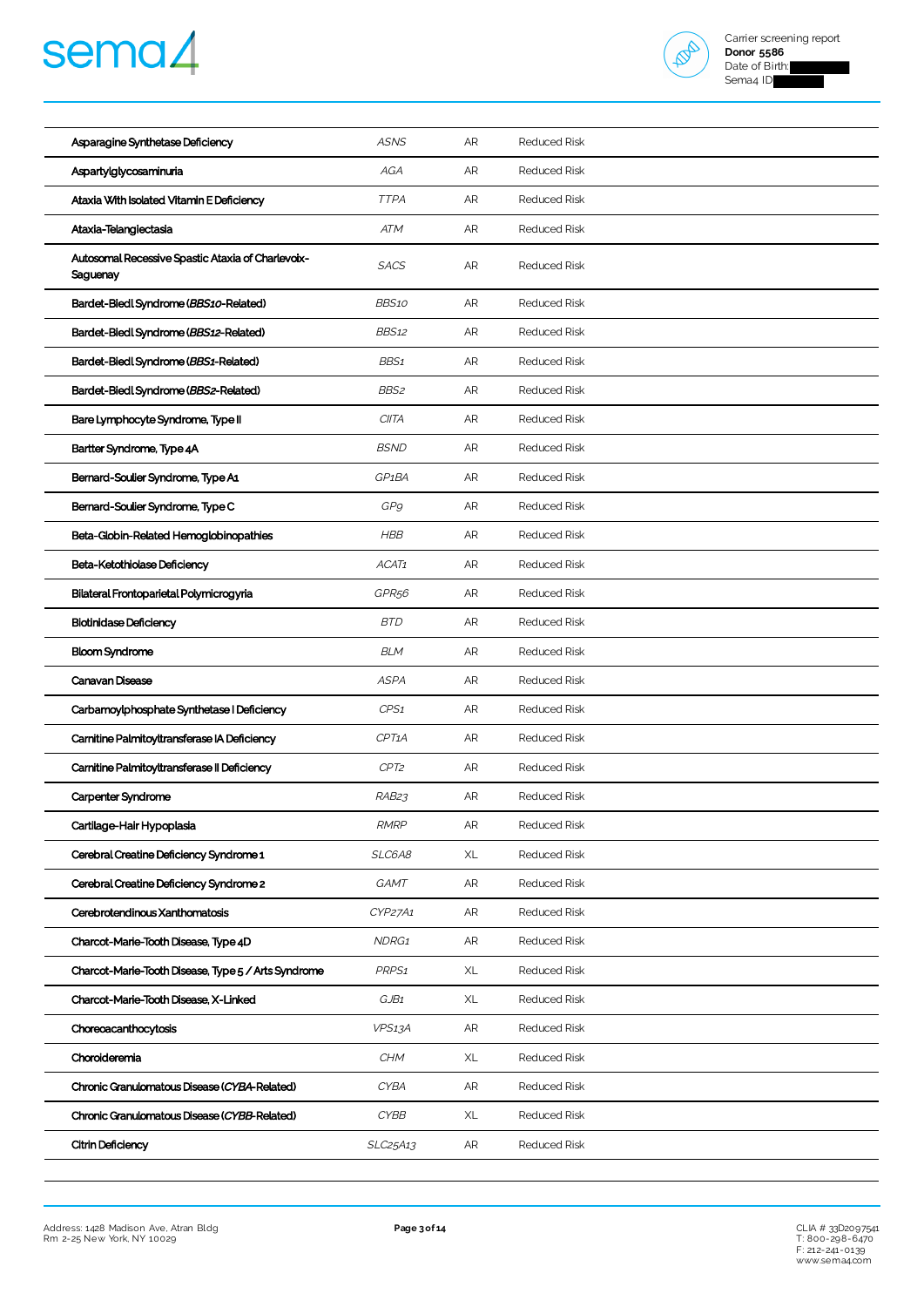# sema4



| Citrullinemia, Type 1                                                     | ASS1              | AR | <b>Reduced Risk</b> |                                                        |
|---------------------------------------------------------------------------|-------------------|----|---------------------|--------------------------------------------------------|
| Cohen Syndrome                                                            | VPS13B            | AR | <b>Reduced Risk</b> |                                                        |
| Combined Malonic and Methylmalonic Aciduria                               | ACSF3             | AR | <b>Reduced Risk</b> |                                                        |
| Combined Oxidative Phosphorylation Deficiency 1                           | GFM1              | AR | <b>Reduced Risk</b> |                                                        |
| Combined Oxidative Phosphorylation Deficiency 3                           | <b>TSFM</b>       | AR | <b>Reduced Risk</b> |                                                        |
| Combined Pituitary Hormone Deficiency 2                                   | PROP1             | AR | <b>Reduced Risk</b> |                                                        |
| Combined Pituitary Hormone Deficiency 3                                   | $L$ H $X$ 3       | AR | <b>Reduced Risk</b> |                                                        |
| Combined SAP Deficiency                                                   | <b>PSAP</b>       | AR | <b>Reduced Risk</b> |                                                        |
| Congenital Adrenal Hyperplasia due to 17-Alpha-<br>Hydroxylase Deficiency | CYP17A1           | AR | <b>Reduced Risk</b> |                                                        |
| Congenital Adrenal Hyperplasia due to 21-Hydroxylase<br>Deficiency        | CYP21A2           | AR | <b>Reduced Risk</b> | CYP21A2 copy number: 2<br>CYP21A2 sequencing: Negative |
| Congenital Amegakaryocytic Thrombocytopenia                               | <b>MPL</b>        | AR | <b>Reduced Risk</b> |                                                        |
| Congenital Disorder of Glycosylation, Type la                             | PMM <sub>2</sub>  | AR | <b>Reduced Risk</b> |                                                        |
| Congenital Disorder of Glycosylation, Type Ib                             | <b>MPI</b>        | AR | <b>Reduced Risk</b> |                                                        |
| Congenital Disorder of Glycosylation, Type Ic                             | ALG6              | AR | <b>Reduced Risk</b> |                                                        |
| Congenital Insensitivity to Pain with Anhidrosis                          | NTRK1             | AR | <b>Reduced Risk</b> |                                                        |
| Congenital Myasthenic Syndrome (CHRNE-Related)                            | <b>CHRNE</b>      | AR | Reduced Risk        |                                                        |
| Congenital Myasthenic Syndrome (RAPSN-Related)                            | <b>RAPSN</b>      | AR | <b>Reduced Risk</b> |                                                        |
| Congenital Neutropenia (HAX1-Related)                                     | HAX1              | AR | <b>Reduced Risk</b> |                                                        |
| Congenital Neutropenia (VPS45-Related)                                    | VPS <sub>45</sub> | AR | <b>Reduced Risk</b> |                                                        |
| Corneal Dystrophy and Perceptive Deafness                                 | SLC4A11           | AR | <b>Reduced Risk</b> |                                                        |
| Corticosterone Methyloxidase Deficiency                                   | CYP11B2           | AR | <b>Reduced Risk</b> |                                                        |
| <b>Cystic Fibrosis</b>                                                    | <b>CFTR</b>       | AR | <b>Reduced Risk</b> |                                                        |
| Cystinosis                                                                | <b>CTNS</b>       | AR | <b>Reduced Risk</b> |                                                        |
| D-Bifunctional Protein Deficiency                                         | <b>HSD17B4</b>    | AR | Reduced Risk        |                                                        |
| Deafness, Autosomal Recessive 77                                          | LOXHD1            | AR | <b>Reduced Risk</b> |                                                        |
| Duchenne Muscular Dystrophy / Becker Muscular<br>Dystrophy                | <b>DMD</b>        | XL | <b>Reduced Risk</b> |                                                        |
| Dyskeratosis Congenita (RTEL1-Related)                                    | RTEL1             | AR | <b>Reduced Risk</b> |                                                        |
| Dystrophic Epidermolysis Bullosa                                          | COL7A1            | AR | <b>Reduced Risk</b> |                                                        |
| Ehlers-Danlos Syndrome, Type VIIC                                         | ADAMTS2           | AR | <b>Reduced Risk</b> |                                                        |
| Ellis-van Creveld Syndrome (EVC-Related)                                  | <b>EVC</b>        | AR | <b>Reduced Risk</b> |                                                        |
| Emery-Dreifuss Myopathy 1                                                 | <b>EMD</b>        | XL | <b>Reduced Risk</b> |                                                        |
| Enhanced S-Cone Syndrome                                                  | NR2E3             | AR | <b>Reduced Risk</b> |                                                        |
| Ethylmalonic Encephalopathy                                               | ETHE1             | AR | <b>Reduced Risk</b> |                                                        |
| <b>Fabry Disease</b>                                                      | GLA               | XL | Reduced Risk        |                                                        |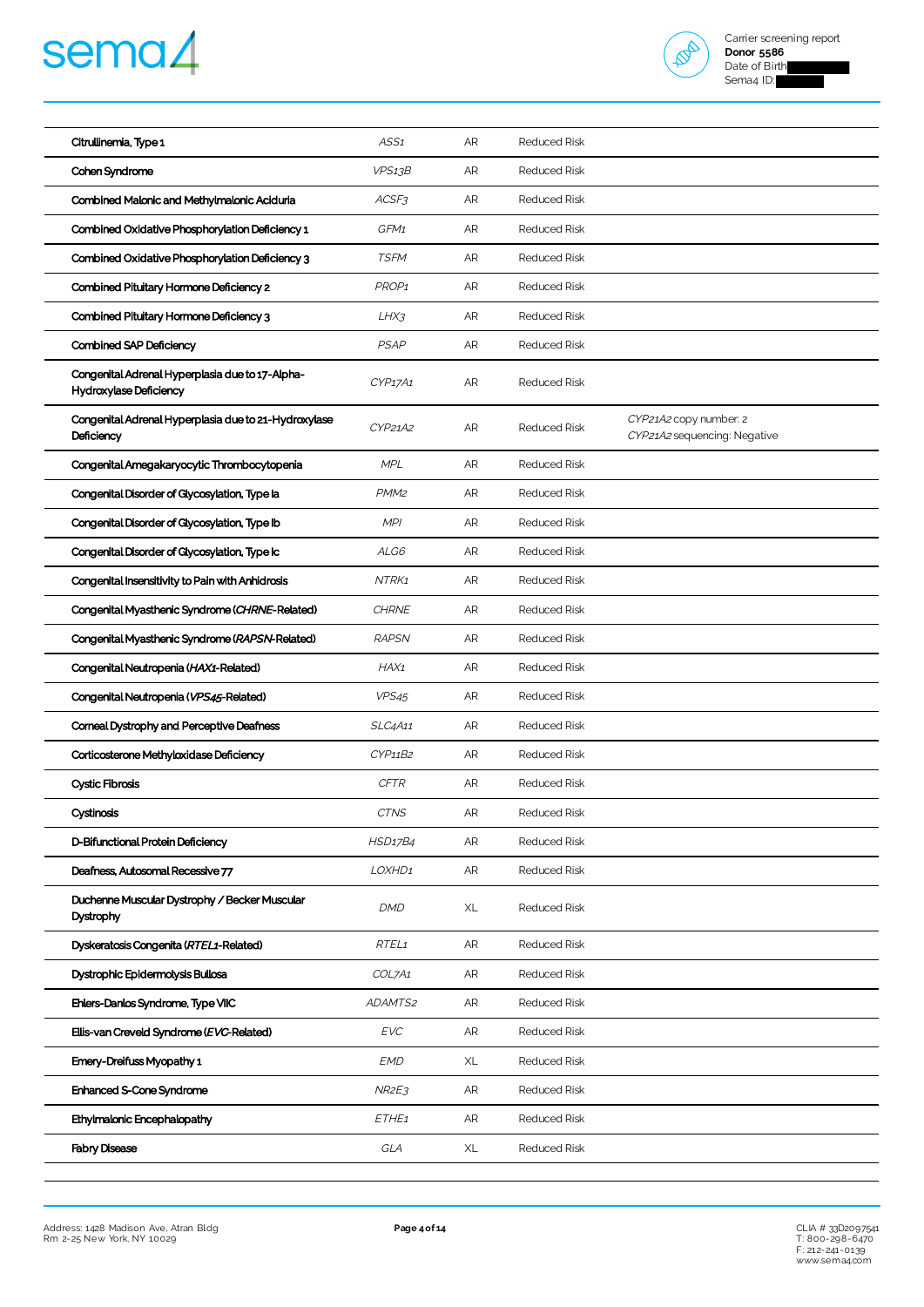# sema4



| <b>Factor IX Deficiency</b>                                                   | F9               | XL         | <b>Reduced Risk</b> |                                                                                                                                                                                                                          |
|-------------------------------------------------------------------------------|------------------|------------|---------------------|--------------------------------------------------------------------------------------------------------------------------------------------------------------------------------------------------------------------------|
| <b>Factor XI Deficiency</b>                                                   | F11              | AR         | <b>Reduced Risk</b> |                                                                                                                                                                                                                          |
| Familial Autosomal Recessive Hypercholesterolemia                             | LDLRAP1          | AR         | Reduced Risk        |                                                                                                                                                                                                                          |
| Familial Dysautonomia                                                         | <b>IKBKAP</b>    | AR         | <b>Reduced Risk</b> |                                                                                                                                                                                                                          |
| Familial Hypercholesterolemia                                                 | <b>LDLR</b>      | AR         | <b>Reduced Risk</b> |                                                                                                                                                                                                                          |
| Familial Hyperinsulinism (ABCC8-Related)                                      | ABCC8            | AR         | <b>Reduced Risk</b> |                                                                                                                                                                                                                          |
| Familial Hyperinsulinism (KCNJ11-Related)                                     | KCNJ11           | ${\sf AR}$ | <b>Reduced Risk</b> |                                                                                                                                                                                                                          |
| Familial Mediterranean Fever                                                  | <b>MEFV</b>      | AR         | <b>Reduced Risk</b> |                                                                                                                                                                                                                          |
| Fanconi Anemia, Group A                                                       | <b>FANCA</b>     | AR         | <b>Reduced Risk</b> |                                                                                                                                                                                                                          |
| Fanconi Anemia, Group C                                                       | <b>FANCC</b>     | AR         | <b>Reduced Risk</b> |                                                                                                                                                                                                                          |
| Fanconi Anemia, Group G                                                       | <b>FANCG</b>     | AR         | <b>Reduced Risk</b> |                                                                                                                                                                                                                          |
| Fragile X Syndrome                                                            | FMR <sub>1</sub> | XL         | <b>Reduced Risk</b> | FMR1 CGG repeat sizes: Not Performed<br>FMR1 Sequencing: Negative<br>Fragile X CGG triplet repeat expansion testing was<br>not performed at this time, as the patient has either<br>been previously tested or is a male. |
| <b>Fumarase Deficiency</b>                                                    | FH               | AR         | <b>Reduced Risk</b> |                                                                                                                                                                                                                          |
| GRACILE Syndrome and Other BCS1L-Related Disorders                            | BCS1L            | AR         | <b>Reduced Risk</b> |                                                                                                                                                                                                                          |
| Galactokinase Deficiency                                                      | GALK1            | AR         | <b>Reduced Risk</b> |                                                                                                                                                                                                                          |
| Galactosemia                                                                  | GALT             | ${\sf AR}$ | <b>Reduced Risk</b> |                                                                                                                                                                                                                          |
| <b>Caucher Disease</b>                                                        | GBA              | AR         | <b>Reduced Risk</b> |                                                                                                                                                                                                                          |
| Gitelman Syndrome                                                             | SLC12A3          | AR         | Reduced Risk        |                                                                                                                                                                                                                          |
| Glutaric Acidemia, Type I                                                     | GCDH             | AR         | <b>Reduced Risk</b> |                                                                                                                                                                                                                          |
| Glutaric Acidemia, Type lla                                                   | ETFA             | AR         | <b>Reduced Risk</b> |                                                                                                                                                                                                                          |
| Glutaric Acidemia, Type IIc                                                   | <b>ETFDH</b>     | AR         | <b>Reduced Risk</b> |                                                                                                                                                                                                                          |
| Glycine Encephalopathy (AMT-Related)                                          | AMT              | AR         | Reduced Risk        |                                                                                                                                                                                                                          |
| Glycine Encephalopathy (GLDC-Related)                                         | GLDC             | AR         | Reduced Risk        |                                                                                                                                                                                                                          |
| Glycogen Storage Disease, Type II                                             | GAA              | AR         | <b>Reduced Risk</b> |                                                                                                                                                                                                                          |
| Glycogen Storage Disease, Type III                                            | AGL              | ${\sf AR}$ | Reduced Risk        |                                                                                                                                                                                                                          |
| Glycogen Storage Disease, Type IV / Adult Polyglucosan<br><b>Body Disease</b> | GBE1             | AR         | <b>Reduced Risk</b> |                                                                                                                                                                                                                          |
| Glycogen Storage Disease, Type la                                             | G6PC             | AR         | <b>Reduced Risk</b> |                                                                                                                                                                                                                          |
| Glycogen Storage Disease, Type Ib                                             | SLC37A4          | AR         | <b>Reduced Risk</b> |                                                                                                                                                                                                                          |
| Glycogen Storage Disease, Type V                                              | PYGM             | AR         | <b>Reduced Risk</b> |                                                                                                                                                                                                                          |
| Glycogen Storage Disease, Type VII                                            | PFKM             | AR         | <b>Reduced Risk</b> |                                                                                                                                                                                                                          |
| HMG-CoA Lyase Deficiency                                                      | <b>HMGCL</b>     | AR         | <b>Reduced Risk</b> |                                                                                                                                                                                                                          |
| Hemochromatosis, Type 2A                                                      | HFE <sub>2</sub> | AR         | <b>Reduced Risk</b> |                                                                                                                                                                                                                          |
| Hemochromatosis, Type 3                                                       | TFR <sub>2</sub> | AR         | <b>Reduced Risk</b> |                                                                                                                                                                                                                          |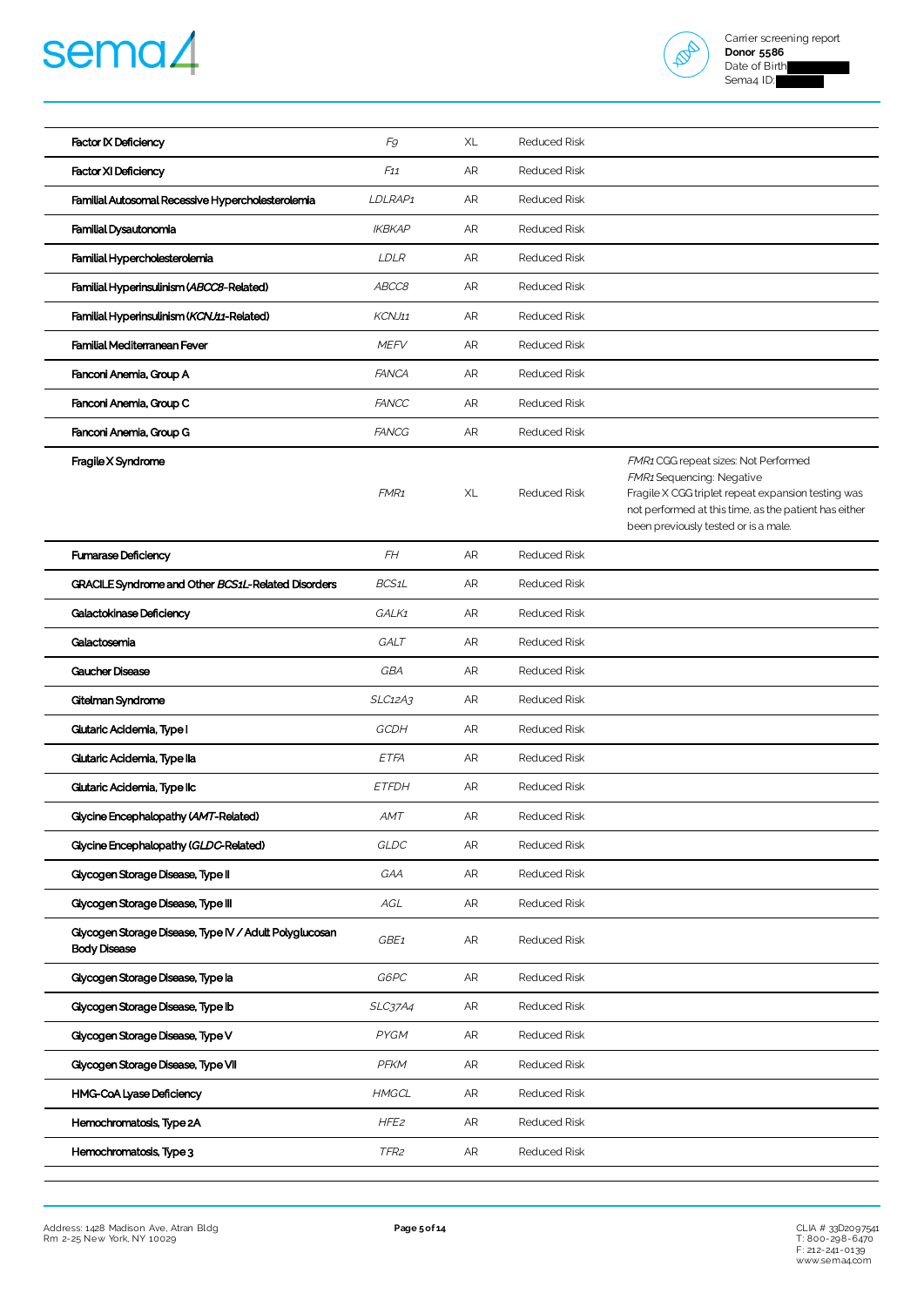



| Hereditary Fructose Intolerance                                                                        | <b>ALDOB</b>      | AR | <b>Reduced Risk</b> |
|--------------------------------------------------------------------------------------------------------|-------------------|----|---------------------|
| Hereditary Spastic Paraparesis 49                                                                      | TECPR2            | AR | <b>Reduced Risk</b> |
| Hermansky-Pudlak Syndrome, Type 1                                                                      | HPS1              | AR | <b>Reduced Risk</b> |
| Hermansky-Pudlak Syndrome, Type 3                                                                      | HPS3              | AR | <b>Reduced Risk</b> |
| Holocarboxylase Synthetase Deficiency                                                                  | <b>HLCS</b>       | AR | <b>Reduced Risk</b> |
| Homocystinuria (CBS-Related)                                                                           | CBS               | AR | <b>Reduced Risk</b> |
| Homocystinuria due to MTHFR Deficiency                                                                 | <b>MTHFR</b>      | AR | <b>Reduced Risk</b> |
| Homocystinuria, cblEType                                                                               | <b>MTRR</b>       | AR | <b>Reduced Risk</b> |
| Hydrolethalus Syndrome                                                                                 | HYLS1             | AR | <b>Reduced Risk</b> |
| Hyperomithinemia-Hyperammonemia-Homocitrullinuria<br>Syndrome                                          | SLC25A15          | AR | <b>Reduced Risk</b> |
| Hypohidrotic Ectodermal Dysplasia 1                                                                    | <b>EDA</b>        | XL | <b>Reduced Risk</b> |
| Hypophosphatasia                                                                                       | <b>ALPL</b>       | AR | <b>Reduced Risk</b> |
| Inclusion Body Myopathy 2                                                                              | GNE               | AR | <b>Reduced Risk</b> |
| Infantile Cerebral and Cerebellar Atrophy                                                              | MED <sub>17</sub> | AR | <b>Reduced Risk</b> |
| <b>Isovaleric Acidemia</b>                                                                             | <b>IVD</b>        | AR | <b>Reduced Risk</b> |
| Joubert Syndrome 2                                                                                     | <b>TMEM216</b>    | AR | <b>Reduced Risk</b> |
| Joubert Syndrome 7 / Meckel Syndrome 5 / COACH<br>Syndrome                                             | RPGRIP1L          | AR | <b>Reduced Risk</b> |
| Junctional Epidermolysis Bullosa (LAMA3-Related)                                                       | LAMA3             | AR | <b>Reduced Risk</b> |
| Junctional Epidermolysis Bullosa (LAMB3-Related)                                                       | LAMB3             | AR | <b>Reduced Risk</b> |
| Junctional Epidermolysis Bullosa (LAMC2-Related)                                                       | LAMC <sub>2</sub> | AR | <b>Reduced Risk</b> |
| Krabbe Disease                                                                                         | GALC              | AR | <b>Reduced Risk</b> |
| Lamellar Ichthyosis, Type 1                                                                            | TGM1              | AR | <b>Reduced Risk</b> |
| Leber Congenital Amaurosis 10 and Other CEP290-<br><b>Related Ciliopathies</b>                         | CEP290            | AR | <b>Reduced Risk</b> |
| Leber Congenital Amaurosis 13                                                                          | RDH <sub>12</sub> | AR | <b>Reduced Risk</b> |
| Leber Congenital Amaurosis 2 / Retinitis Pigmentosa 20                                                 | RPE65             | AR | <b>Reduced Risk</b> |
| Leber Congenital Amaurosis 5                                                                           | LCA <sub>5</sub>  | AR | <b>Reduced Risk</b> |
| Leber Congenital Amaurosis 8 / Retinitis Pigmentosa 12 /<br>Pigmented Paravenous Chorioretinal Atrophy | CRB1              | AR | <b>Reduced Risk</b> |
| Leigh Syndrome, French-Canadian Type                                                                   | LRPPRC            | AR | <b>Reduced Risk</b> |
| Lethal Congenital Contracture Syndrome 1 / Lethal<br>Arthrogryposis with Anterior Horn Cell Disease    | GLE <sub>1</sub>  | AR | <b>Reduced Risk</b> |
| Leukoencephalopathy with Vanishing White Matter                                                        | EIF2B5            | AR | <b>Reduced Risk</b> |
| Limb-Girdle Muscular Dystrophy, Type 2A                                                                | CAPN3             | AR | <b>Reduced Risk</b> |
| Limb-Girdle Muscular Dystrophy, Type 2B                                                                | <b>DYSF</b>       | AR | <b>Reduced Risk</b> |
| Limb-Girdle Muscular Dystrophy, Type 2C                                                                | SGCG              | AR | <b>Reduced Risk</b> |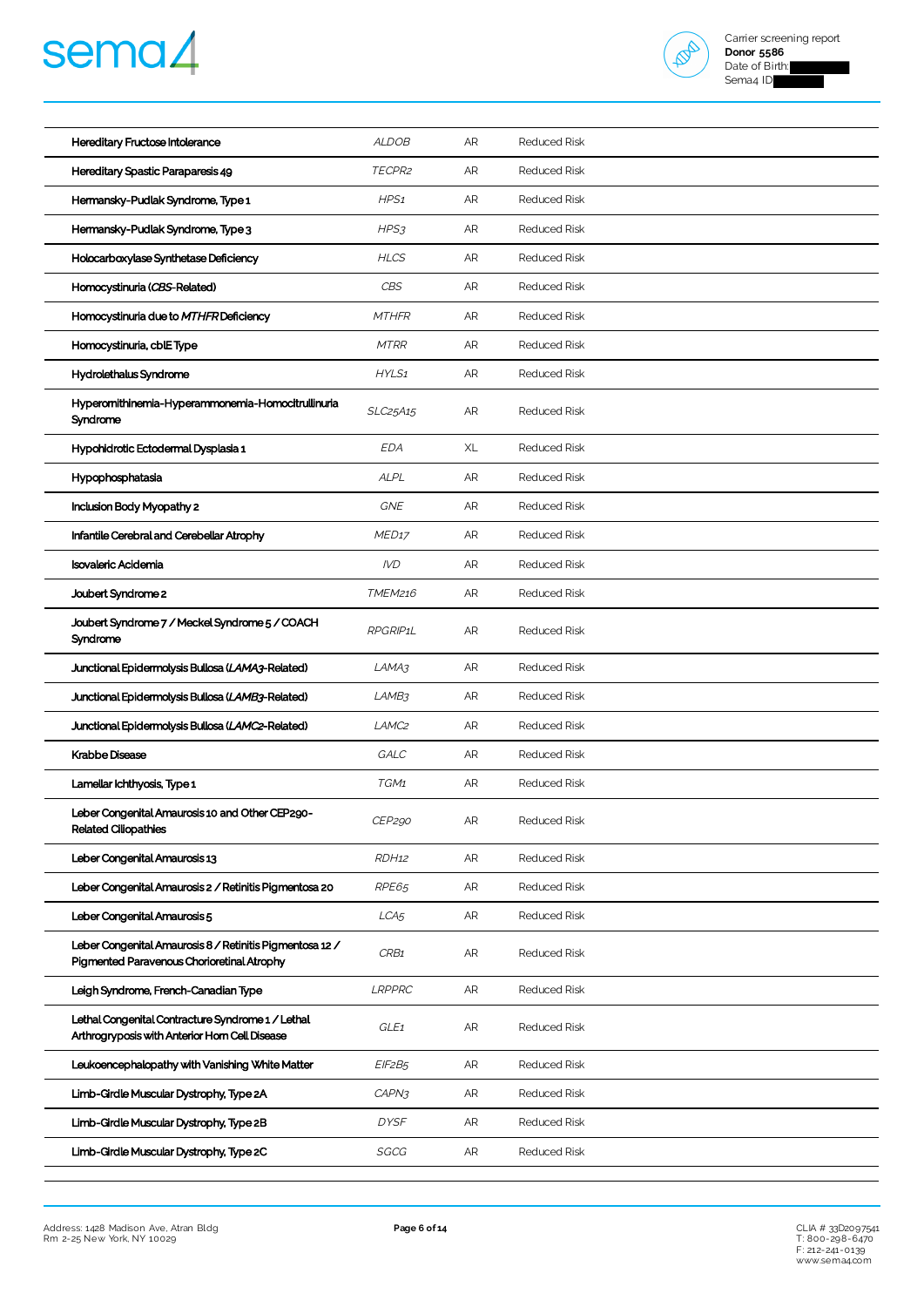



| Limb-Girdle Muscular Dystrophy, Type 2D                             | SGCA                | AR | <b>Reduced Risk</b> |
|---------------------------------------------------------------------|---------------------|----|---------------------|
| Limb-Girdle Muscular Dystrophy, Type 2E                             | SGCB                | AR | <b>Reduced Risk</b> |
| Limb-Girdle Muscular Dystrophy, Type 21                             | <b>FKRP</b>         | AR | <b>Reduced Risk</b> |
| Lipoamide Dehydrogenase Deficiency                                  | DLD                 | AR | <b>Reduced Risk</b> |
| Lipoid Adrenal Hyperplasia                                          | <b>STAR</b>         | AR | <b>Reduced Risk</b> |
| Lipoprotein Lipase Deficiency                                       | <b>LPL</b>          | AR | <b>Reduced Risk</b> |
| Long-Chain 3-Hydroxyacyl-CoA Dehydrogenase<br>Deficiency            | <b>HADHA</b>        | AR | <b>Reduced Risk</b> |
| Lysinuric Protein Intolerance                                       | SLC7A7              | AR | <b>Reduced Risk</b> |
| Maple Syrup Urine Disease, Type 1a                                  | <b>BCKDHA</b>       | AR | <b>Reduced Risk</b> |
| Maple Syrup Urine Disease, Type 1b                                  | <b>BCKDHB</b>       | AR | <b>Reduced Risk</b> |
| Meckel 1 / Bardet-Biedl Syndrome 13                                 | MKS1                | AR | <b>Reduced Risk</b> |
| Medium Chain Acyl-CoA Dehydrogenase Deficiency                      | <b>ACADM</b>        | AR | <b>Reduced Risk</b> |
| Megalencephalic Leukoencephalopathy with Subcortical<br>Cysts       | MLC1                | AR | <b>Reduced Risk</b> |
| Menkes Disease                                                      | ATP7A               | XL | <b>Reduced Risk</b> |
| Metachromatic Leukodystrophy                                        | <b>ARSA</b>         | AR | <b>Reduced Risk</b> |
| Methylmalonic Acidemia (MMAA-Related)                               | <b>MMAA</b>         | AR | <b>Reduced Risk</b> |
| Methylmalonic Acidemia (MMAB-Related)                               | <b>MMAB</b>         | AR | <b>Reduced Risk</b> |
| Methylmalonic Acidemia (MUT-Related)                                | <b>MUT</b>          | AR | <b>Reduced Risk</b> |
| Methylmalonic Aciduria and Homocystinuria, Cobalamin C<br>Type      | <b>MMACHC</b>       | AR | <b>Reduced Risk</b> |
| Methylmalonic Aciduria and Homocystinuria, Cobalamin D<br>Type      | <b>MMADHC</b>       | AR | <b>Reduced Risk</b> |
| Microphthalmia / Anophthalmia                                       | VSX2                | AR | <b>Reduced Risk</b> |
| Mitochondrial Complex   Deficiency (ACAD9-Related)                  | ACAD <sub>9</sub>   | AR | <b>Reduced Risk</b> |
| Mitochondrial Complex   Deficiency (NDUFAF5-Related)                | NDUFAF <sub>5</sub> | AR | <b>Reduced Risk</b> |
| Mitochondrial Complex   Deficiency (NDUFS6-Related)                 | NDUFS6              | AR | <b>Reduced Risk</b> |
| Mitochondrial DNA Depletion Syndrome 6 / Navajo<br>Neurohepatopathy | MPV17               | AR | <b>Reduced Risk</b> |
| Mitochondrial Myopathy and Sideroblastic Anemia 1                   | PUS <sub>1</sub>    | AR | <b>Reduced Risk</b> |
| Mucolipidosis II / IIIA                                             | <b>GNPTAB</b>       | AR | <b>Reduced Risk</b> |
| Mucolipidosis III Gamma                                             | <b>GNPTG</b>        | AR | <b>Reduced Risk</b> |
| Mucolipidosis IV                                                    | MCOLN1              | AR | <b>Reduced Risk</b> |
| Mucopolysaccharidosis Type I                                        | IDUA                | AR | <b>Reduced Risk</b> |
| Mucopolysaccharidosis Type II                                       | IDS                 | XL | <b>Reduced Risk</b> |
| Mucopolysaccharidosis Type IIIA                                     | SGSH                | AR | <b>Reduced Risk</b> |
| Mucopolysaccharidosis Type IIIB                                     | NAGLU               | AR | <b>Reduced Risk</b> |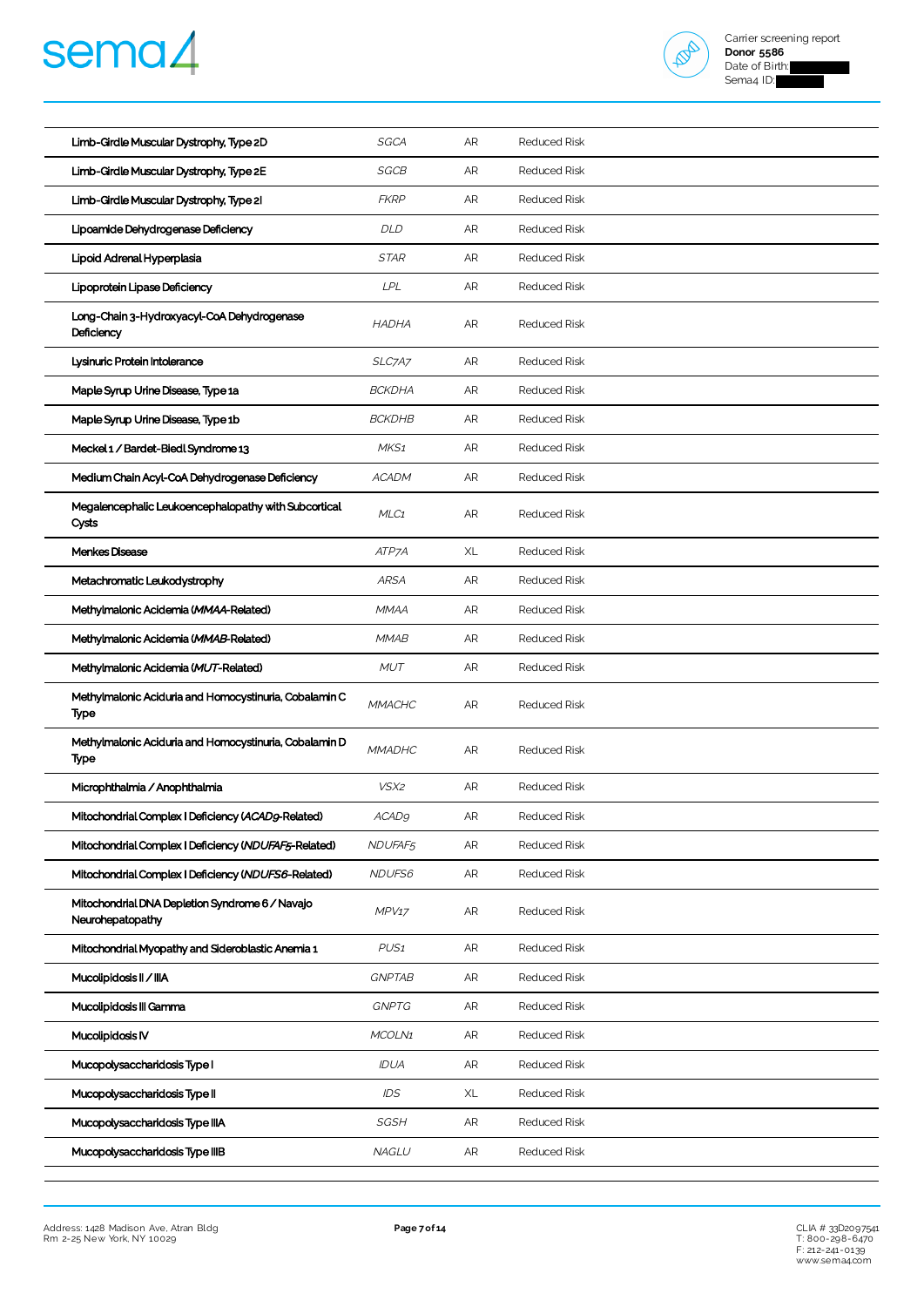



| Mucopolysaccharidosis Type IIIC                                                                          | <b>HGSNAT</b>        | AR        | <b>Reduced Risk</b> |
|----------------------------------------------------------------------------------------------------------|----------------------|-----------|---------------------|
| Mucopolysaccharidosis Type IIID                                                                          | <b>GNS</b>           | AR        | <b>Reduced Risk</b> |
| Mucopolysaccharidosis Type IVb / GM1 Gangliosidosis                                                      | GLB1                 | AR        | <b>Reduced Risk</b> |
| Mucopolysaccharidosis type IX                                                                            | HYAL1                | AR        | <b>Reduced Risk</b> |
| Mucopolysaccharidosis type VI                                                                            | <b>ARSB</b>          | AR        | <b>Reduced Risk</b> |
| Multiple Sulfatase Deficiency                                                                            | SUMF <sub>1</sub>    | AR        | <b>Reduced Risk</b> |
| Muscle-Eye-Brain Disease and Other POMGNT1-Related<br>Congenital Muscular Dystrophy-Dystroglycanopathies | POMGNT <sub>1</sub>  | AR        | <b>Reduced Risk</b> |
| Myoneurogastrointestinal Encephalopathy                                                                  | <b>TYMP</b>          | AR        | <b>Reduced Risk</b> |
| Myotubular Myopathy 1                                                                                    | MTM1                 | XL        | <b>Reduced Risk</b> |
| N-Acetylglutamate Synthase Deficiency                                                                    | <b>NAGS</b>          | AR        | <b>Reduced Risk</b> |
| Nemaline Myopathy 2                                                                                      | <b>NEB</b>           | AR        | <b>Reduced Risk</b> |
| Nephrogenic Diabetes Insipidus, Type II                                                                  | AQP2                 | <b>AR</b> | <b>Reduced Risk</b> |
| Nephrotic Syndrome (NPHS1-Related) / Congenital<br><b>Finnish Nephrosis</b>                              | NPHS <sub>1</sub>    | <b>AR</b> | <b>Reduced Risk</b> |
| Nephrotic Syndrome (NPHS2-Related) / Steroid-<br>Resistant Nephrotic Syndrome                            | NPHS <sub>2</sub>    | AR        | <b>Reduced Risk</b> |
| Neuronal Ceroid-Lipofuscinosis (CLN3-Related)                                                            | CLN3                 | AR        | <b>Reduced Risk</b> |
| Neuronal Ceroid-Lipofuscinosis (CLN5-Related)                                                            | CLN <sub>5</sub>     | AR        | <b>Reduced Risk</b> |
| Neuronal Ceroid-Lipofuscinosis (CLN6-Related)                                                            | CLN6                 | AR        | <b>Reduced Risk</b> |
| Neuronal Ceroid-Lipofuscinosis (CLN8-Related)                                                            | CLN8                 | AR        | <b>Reduced Risk</b> |
| Neuronal Ceroid-Lipofuscinosis (MFSD8-Related)                                                           | MFSD8                | AR        | <b>Reduced Risk</b> |
| Neuronal Ceroid-Lipofuscinosis (PPT1-Related)                                                            | PP <sub>T1</sub>     | AR        | <b>Reduced Risk</b> |
| Neuronal Ceroid-Lipofuscinosis (TPP1-Related)                                                            | TPP <sub>1</sub>     | AR        | <b>Reduced Risk</b> |
| Niemann-Pick Disease (SMPD1-Related)                                                                     | SMPD1                | AR        | <b>Reduced Risk</b> |
| Niemann-Pick Disease, Type C (NPC1-Related)                                                              | NPC <sub>1</sub>     | AR        | <b>Reduced Risk</b> |
| Niemann-Pick Disease, Type C (NPC2-Related)                                                              | NPC <sub>2</sub>     | AR        | Reduced Risk        |
| Nijmegen Breakage Syndrome                                                                               | <b>NBN</b>           | AR        | <b>Reduced Risk</b> |
| Non-Syndromic Hearing Loss (GJB2-Related)                                                                | GJB2                 | AR        | <b>Reduced Risk</b> |
| Odonto-Onycho-Dermal Dysplasia / Schopf-Schulz-<br>Passarge Syndrome                                     | WNT10A               | AR        | <b>Reduced Risk</b> |
| Omenn Syndrome (RAG2-Related)                                                                            | RAG2                 | AR        | <b>Reduced Risk</b> |
| Omenn Syndrome / Severe Combined Immunodeficiency,<br>Athabaskan-Type                                    | DCLRE1C              | AR        | <b>Reduced Risk</b> |
| Omithine Aminotransferase Deficiency                                                                     | <b>OAT</b>           | AR        | <b>Reduced Risk</b> |
| Ornithine Transcarbamylase Deficiency                                                                    | OTC                  | XL        | <b>Reduced Risk</b> |
| Osteopetrosis 1                                                                                          | TCIRG1               | AR        | Reduced Risk        |
| Pendred Syndrome                                                                                         | SLC <sub>26</sub> A4 | AR        | <b>Reduced Risk</b> |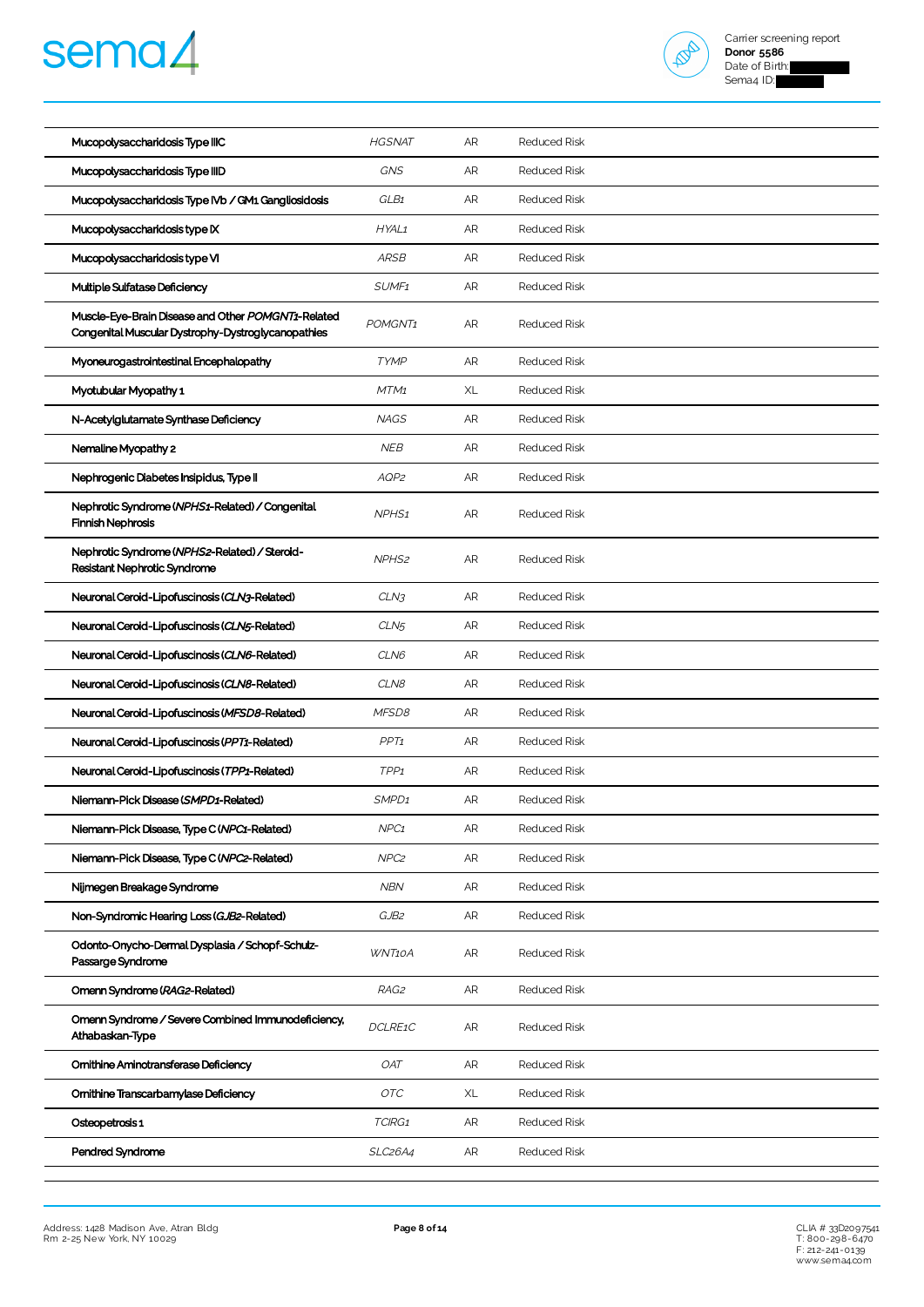



| Phenylalanine Hydroxylase Deficiency                  | PAH                              | AR | <b>Reduced Risk</b> |                                                                      |
|-------------------------------------------------------|----------------------------------|----|---------------------|----------------------------------------------------------------------|
| Polycystic Kidney Disease, Autosomal Recessive        | PKHD <sub>1</sub>                | AR | <b>Reduced Risk</b> |                                                                      |
| Polyglandular Autoimmune Syndrome, Type 1             | <b>AIRE</b>                      | AR | <b>Reduced Risk</b> |                                                                      |
| Pontocerebellar Hypoplasia, Type 1A                   | VRK1                             | AR | <b>Reduced Risk</b> |                                                                      |
| Pontocerebellar Hypoplasia, Type 6                    | RARS <sub>2</sub>                | AR | <b>Reduced Risk</b> |                                                                      |
| Primary Carnitine Deficiency                          | SLC <sub>22</sub> A <sub>5</sub> | AR | <b>Reduced Risk</b> |                                                                      |
| Primary Ciliary Dyskinesia (DNAH5-Related)            | DNAH <sub>5</sub>                | AR | <b>Reduced Risk</b> |                                                                      |
| Primary Ciliary Dyskinesia (DNA/1-Related)            | DNA/1                            | AR | <b>Reduced Risk</b> |                                                                      |
| Primary Ciliary Dyskinesia (DNAI2-Related)            | DNAI2                            | AR | <b>Reduced Risk</b> |                                                                      |
| Primary Hyperoxaluria, Type 1                         | <b>AGXT</b>                      | AR | <b>Reduced Risk</b> |                                                                      |
| Primary Hyperoxaluria, Type 2                         | <b>GRHPR</b>                     | AR | <b>Reduced Risk</b> |                                                                      |
| Primary Hyperoxaluria, Type 3                         | HOGA1                            | AR | <b>Reduced Risk</b> |                                                                      |
| Progressive Cerebello-Cerebral Atrophy                | <b>SEPSECS</b>                   | AR | <b>Reduced Risk</b> |                                                                      |
| Progressive Familial Intrahepatic Cholestasis, Type 2 | ABCB11                           | AR | <b>Reduced Risk</b> |                                                                      |
| Propionic Acidemia (PCCA-Related)                     | PCCA                             | AR | <b>Reduced Risk</b> |                                                                      |
| Propionic Acidemia (PCCB-Related)                     | PCCB                             | AR | <b>Reduced Risk</b> |                                                                      |
| Pycnodysostosis                                       | <b>CTSK</b>                      | AR | <b>Reduced Risk</b> |                                                                      |
| Pyruvate Dehydrogenase E1-Alpha Deficiency            | PDHA1                            | XL | <b>Reduced Risk</b> |                                                                      |
| Pyruvate Dehydrogenase E1-Beta Deficiency             | PDHB                             | AR | <b>Reduced Risk</b> |                                                                      |
| Renal Tubular Acidosis and Deafness                   | ATP6V1B1                         | AR | <b>Reduced Risk</b> |                                                                      |
| Retinitis Pigmentosa 25                               | EYS                              | AR | Reduced Risk        |                                                                      |
| Retinitis Pigmentosa 26                               | <b>CERKL</b>                     | AR | <b>Reduced Risk</b> |                                                                      |
| Retinitis Pigmentosa 28                               | FAM161A                          | AR | <b>Reduced Risk</b> |                                                                      |
| Retinitis Pigmentosa 59                               | <b>DHDDS</b>                     | AR | <b>Reduced Risk</b> |                                                                      |
| Rhizomelic Chondrodysplasia Punctata, Type 1          | PEX7                             | AR | <b>Reduced Risk</b> |                                                                      |
| Rhizomelic Chondrodysplasia Punctata, Type 3          | <b>AGPS</b>                      | AR | <b>Reduced Risk</b> |                                                                      |
| Roberts Syndrome                                      | ESCO2                            | AR | <b>Reduced Risk</b> |                                                                      |
| Salla Disease                                         | SLC17A5                          | AR | <b>Reduced Risk</b> |                                                                      |
| Sandhoff Disease                                      | <b>HEXB</b>                      | AR | <b>Reduced Risk</b> |                                                                      |
| Schimke Immunoosseous Dysplasia                       | SMARCAL1                         | AR | Reduced Risk        |                                                                      |
| Segawa Syndrome                                       | TH                               | AR | <b>Reduced Risk</b> |                                                                      |
| Sjogren-Larsson Syndrome                              | ALDH3A2                          | AR | <b>Reduced Risk</b> |                                                                      |
| Smith-Lemli-Opitz Syndrome                            | DHCR7                            | AR | <b>Reduced Risk</b> |                                                                      |
| Spinal Muscular Atrophy                               | SMN <sub>1</sub>                 | AR | Reduced Risk        | SMN1 copy number: >=3<br>SMN2 copy number: 2<br>c.'3+80T>G: Negative |
| Spondylothoracic Dysostosis                           | MESP <sub>2</sub>                | AR | Reduced Risk        |                                                                      |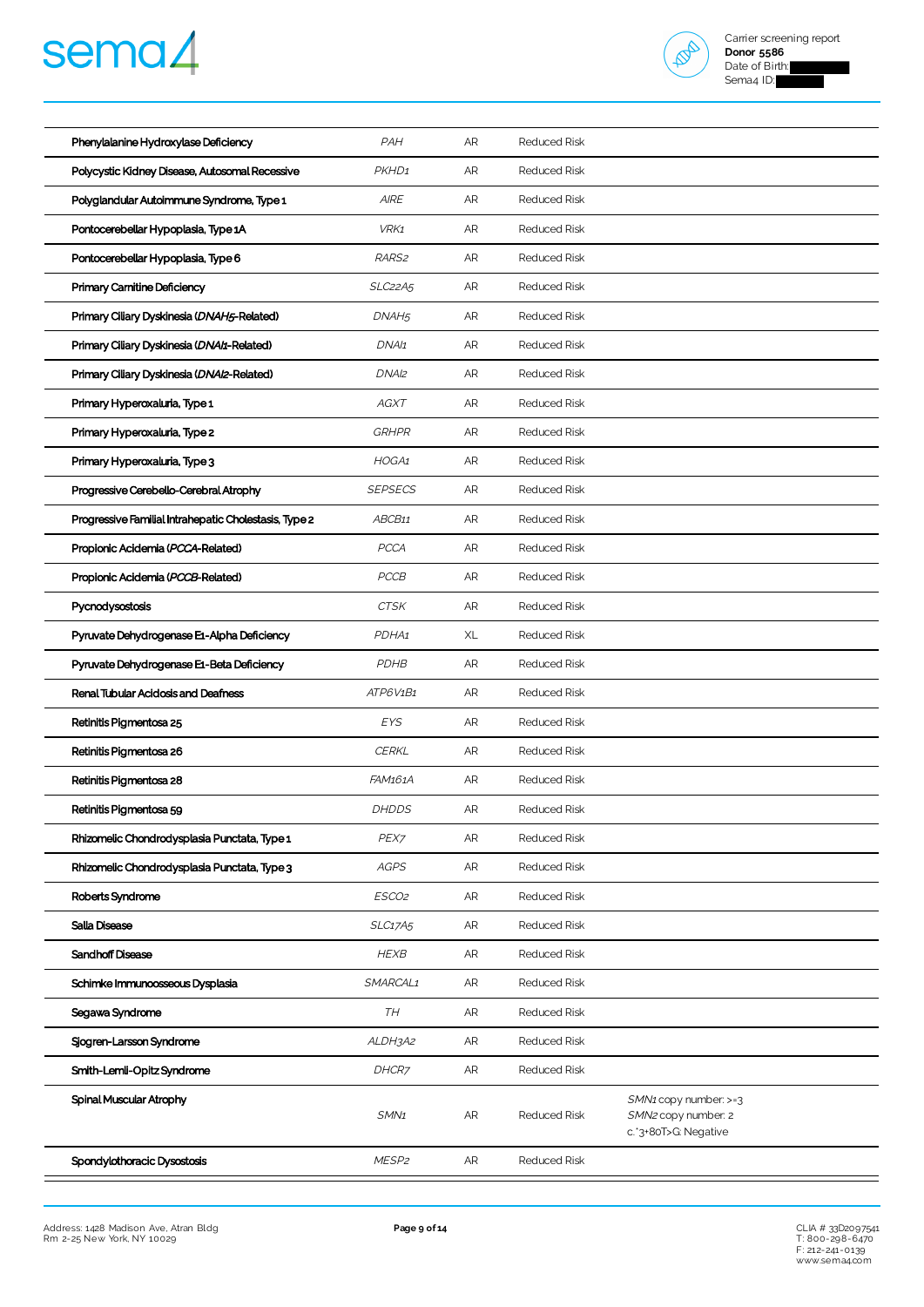# semaz



| Steel Syndrome                                                       | COL27A1                          | <b>AR</b> | <b>Reduced Risk</b> |  |
|----------------------------------------------------------------------|----------------------------------|-----------|---------------------|--|
| Stuve-Wiedemann Syndrome                                             | <b>LIFR</b>                      | <b>AR</b> | <b>Reduced Risk</b> |  |
| Sulfate Transporter-Related Osteochondrodysplasia                    | SLC <sub>26</sub> A <sub>2</sub> | AR        | <b>Reduced Risk</b> |  |
| <b>Tay-Sachs Disease</b>                                             | <b>HEXA</b>                      | <b>AR</b> | <b>Reduced Risk</b> |  |
| Tyrosinemia, Type I                                                  | <b>FAH</b>                       | <b>AR</b> | <b>Reduced Risk</b> |  |
| Usher Syndrome, Type IB                                              | MYO7A                            | AR        | <b>Reduced Risk</b> |  |
| Usher Syndrome, Type IC                                              | USH1C                            | AR        | <b>Reduced Risk</b> |  |
| Usher Syndrome, Type ID                                              | CDH23                            | AR        | <b>Reduced Risk</b> |  |
| Usher Syndrome, Type IF                                              | PCDH <sub>15</sub>               | AR        | <b>Reduced Risk</b> |  |
| Usher Syndrome, Type IIA                                             | USH <sub>2</sub> A               | AR        | <b>Reduced Risk</b> |  |
| Usher Syndrome, Type III                                             | CLRN1                            | <b>AR</b> | <b>Reduced Risk</b> |  |
| Very Long Chain Acyl-CoA Dehydrogenase Deficiency                    | <b>ACADVL</b>                    | <b>AR</b> | <b>Reduced Risk</b> |  |
| Walker-Warburg Syndrome and Other FKTN-Related<br><b>Dystrophies</b> | <b>FKTN</b>                      | <b>AR</b> | <b>Reduced Risk</b> |  |
| <b>Wilson Disease</b>                                                | ATP7B                            | AR        | <b>Reduced Risk</b> |  |
| Wolman Disease / Cholesteryl Ester Storage Disease                   | <b>LIPA</b>                      | AR        | <b>Reduced Risk</b> |  |
| X-Linked Juvenile Retinoschisis                                      | RS1                              | XL        | <b>Reduced Risk</b> |  |
| X-Linked Severe Combined Immunodeficiency                            | <b>IL2RG</b>                     | XL        | <b>Reduced Risk</b> |  |
| Zellweger Syndrome Spectrum (PEX10-Related)                          | PEX10                            | AR        | <b>Reduced Risk</b> |  |
| Zellweger Syndrome Spectrum (PEX1-Related)                           | PEX <sub>1</sub>                 | <b>AR</b> | <b>Reduced Risk</b> |  |
| Zellweger Syndrome Spectrum (PEX2-Related)                           | PEX <sub>2</sub>                 | AR        | <b>Reduced Risk</b> |  |
| Zellweger Syndrome Spectrum (PEX6-Related)                           | PEX6                             | AR        | <b>Reduced Risk</b> |  |
|                                                                      |                                  |           |                     |  |

AR=Autosomal recessive; XL=X-linked

# Test methods and comments

Genomic DNA isolated from this patient was analyzed by one or more of the following methodologies, as applicable:

# Fragile X CGG Repeat Analysis (Analytical Detection Rate >99%)

PCR amplification using Asuragen, Inc. AmplideX<sup>®</sup>FMR1 PCR reagents followed by capillary electrophoresis for allele sizing was performed. Samples positive for FMR1 CGG repeats in the premutation and full mutation size range were further analyzed by Southern blot analysis to assess the size and methylation status of the FMR1 CGG repeat.

# Genotyping (Analytical Detection Rate >99%)

Multiplex PCR amplification and allele specific primer extension analyses using the MassARRAY® System were used to identify certain recurrent variants that are complex in nature or are present in low copy repeats. Rare sequence variants may interfere with assay performance.

# Multiplex Ligation-Dependent Probe Amplification (MLPA) (Analytical Detection Rate >99%)

MLPA® probe sets and reagents from MRC-Holland were used for copy number analysis of specific targets versus known control samples. False positive or negative results may occur due to rare sequence variants in target regions detected by MLPA probes. Analytical sensitivity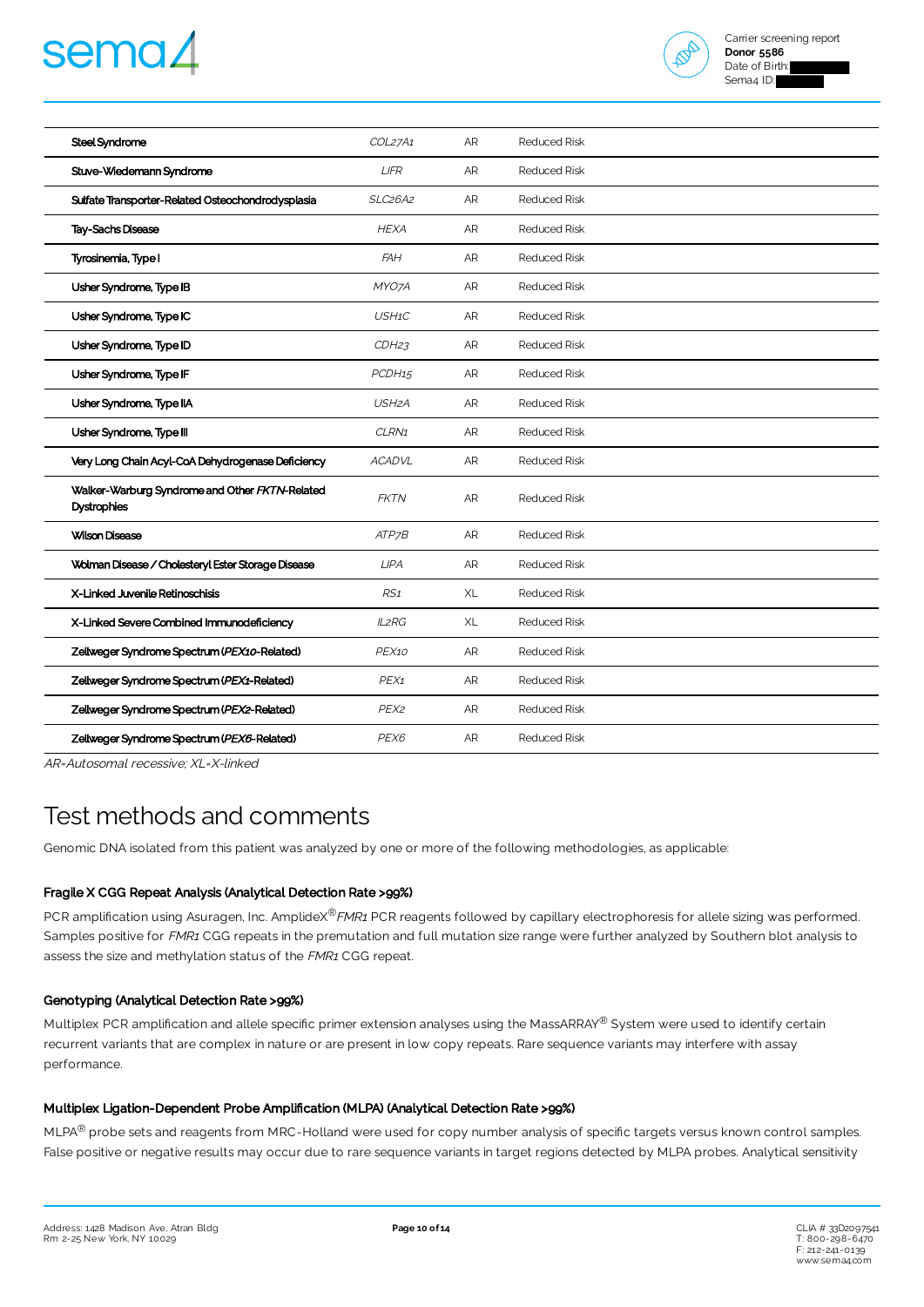



and specificity of the MLPA method are both 99%.

For alpha thalassemia, the copy numbers of the HBA1 and HBA2 genes were analyzed. Alpha-globin gene deletions, triplications, and the Constant Spring (CS) mutation are assessed. This test is expected to detect approximately 90% of all alpha-thalassemia mutations, varying by ethnicity. Carriers of alpha-thalassemia with three or more HBA copies on one chromosome, and one or no copies on the other chromosome, may not be detected. With the exception of triplications, other benign alpha-globin gene polymorphisms will not be reported. Analyses of HBA1 and HBA2 are performed in association with long-range PCR of the coding regions followed by short-read sequencing.

For Duchenne muscular dystrophy, the copy numbers of all DMD exons were analyzed. Potentially pathogenic single exon deletions and duplications are confirmed by a second method. Analysis of DMD is performed in association with sequencing of the coding regions.

For congenital adrenal hyperplasia, the copy number of the CYP21A2 gene was analyzed. This analysis can detect large deletions typically due to unequal meiotic crossing-over between CYP21A2 and the pseudogene CYP21A1P. Classic 30-kb deletions make up approximately 20% of CYP21A2 pathogenic alleles. This test may also identify certain point mutations in CYP21A2 caused by gene conversion events between CYP21A2 and CYP21A1P. Some carriers may not be identified by dosage sensitive methods as this testing cannot detect individuals with two copies (duplication) of the CYP21A2 gene on one chromosome and loss of CYP21A2 (deletion) on the other chromosome. Analysis of CYP21A2 is performed in association with long-range PCR of the coding regions followed by short-read sequencing.

For spinal muscular atrophy (SMA), the copy numbers of the SMN1 and SMN2 genes were analyzed. The individual dosage of exons 7 and 8 as well as the combined dosage of exons 1, 4, 6 and 8 of SMN1 and SMN2 were assessed. Copy number gains and losses can be detected with this assay. Depending on ethnicity, 6 - 29 % of carriers will not be identified by dosage sensitive methods as this testing cannot detect individuals with two copies (duplication) of the SMN1 gene on one chromosome and loss of SMN1 (deletion) on the other chromosome (silent 2+0 carrier) or individuals that carry an intragenic mutation in SMN1. Please also note that 2% of individuals diagnosed with SMA have a causative SMN1 variant that occurred de novo, and therefore cannot be picked up by carrier screening in the parents. Analysis of SMN1 is performed in association with short-read sequencing of exons 2a-7, followed by confirmation using long-range PCR (described below).

The presence of the c.\*3+80T>G (chr5:70,247,901T>G) variant allele in an individual with Ashkenazi Jewish or Asian ancestry is typically indicative of a duplication of SMN1. When present in an Ashkenazi Jewish or Asian individual with two copies of SMN1, c. 3+80T>G is likely indicative of a silent (2+0) carrier. In individuals with two copies of SMN1 with African American, Hispanic or Caucasian ancestry, the presence or absence of c.\*3+80T>G significantly increases or decreases, respectively, the likelihood of being a silent 2+0 silent carrier.

MLPA for Gaucher disease (GBA), cystic fibrosis (CFTR), and non-syndromic hearing loss (GJB2/GJB6) will only be performed if indicated for confirmation of detected CNVs. If GBA analysis was performed, the copy numbers of exons 1, 3, 4, and 6 - 10 of the GBA gene (of 11 exons total) were analyzed. If CFTR analysis was performed, the copy numbers of all 27 CFTR exons were analyzed. If GJB2/GJB6 analysis was performed, the copy number of the two GJB2 exons were analyzed, as well as the presence or absence of the two upstream deletions of the GJB2 regulatory region, del(GJB6-D13S1830) and del(GJB6-D13S1854).

# Next Generation Sequencing (NGS) (Analytical Detection Rate >95%)

NGS was performed on a panel of genes for the purpose of identifying pathogenic or likely pathogenic variants.

Agilent SureSelect<sup>TM</sup>XT Low Input technology was used with a custom capture library to target the exonic regions and intron/exon splice junctions of the relevant genes, as well as a number of UTR, intronic or promoter regions that contain previously reported mutations. Libraries were pooled and sequenced on the Illumina NovaSeq 9000 platform, using paired-end 100 bp reads. The sequencing data was analyzed using a custom bioinformatics algorithm designed and validated in house.

The coding exons and splice junctions of the known protein-coding RefSeq genes were assessed for the average depth of coverage (minimum of 20X) and data quality threshold values. Most exons not meeting a minimum of >20X read depth across the exon are further analyzed by Sanger sequencing. Please note that several genomic regions present difficulties in mapping or obtaining read depth >20X. These regions, which are described below, will not be reflexed to Sanger sequencing if the mapping quality or coverage is poor. Any variants identified during testing in these regions are confirmed by a second method and reported if determined to be pathogenic or likely pathogenic. However, as there is a possibility of false negative results within these regions, detection rates and residual risks for these genes have been calculated with the presumption that variants in these exons will not be detected, unless included in the MassARRAY® genotyping platform.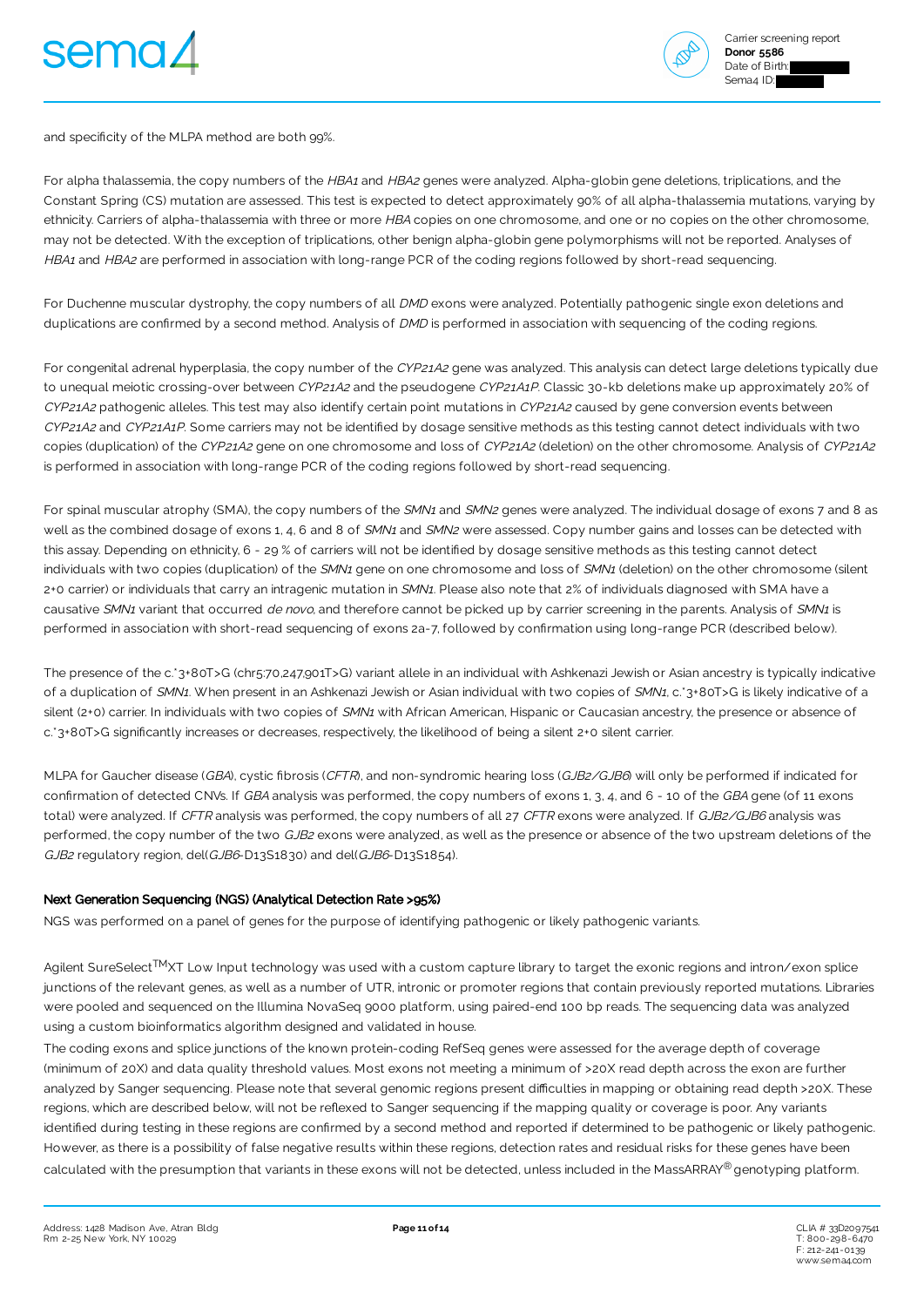



Exceptions: ABCD1 (NM\_000033.3) exons 8 and 9; ADA (NM\_000022.2) exon 1; ADAMTS2 (NM\_014244.4) exon 1; AGPS (NM\_003659.3) chr2:178,257,512 - 178,257,649 (partial exon 1); ALMS1 (NM\_015120.4) chr2:73,612,990 - 73,613,041 (partial exon 1); CEP290 (NM\_025114.3) exon 5, exon 7, chr12:88,519,017 - 88,519,039 (partial exon 13), chr12:88,514,049 - 88,514,058 (partial exon 15), chr12:88,502,837 - 88,502,841 (partial exon 23), chr12:88,481,551 - 88,481,589 (partial exon 32), chr12:88,471,605 - 88,471,700 (partial exon 40); CFTR (NM\_000492.3) exon 10; COL4A4 (NM\_000092.4) chr2:227,942,604 - 227,942,619 (partial exon 25); CYP11B2 (NM\_000498.3) exons 3 - 7; DNAI2 (NM\_023036.4) chr17:72,308,136 - 72,308,147 (partial exon 12); EVC (NM\_153717.2) exon 1; FH (NM\_000143.3) exon 1; GAMT (NM\_000156.5 exon 1; GLDC (NM\_000170.2) exon 1; GNPTAB (NM\_024312.4) chr17:4,837,000 - 4,837,400 (partial exon 2); GNPTG (NM\_032520.4) exon 1; HGSNAT (NM\_152419.2) exon 1; IDS (NM\_000202.6) exon 3; LIFR (NM\_002310.5) exon 19; NEB (NM\_001271208.1) exons 82 - 105; NPC1 (NM\_000271.4) chr18:21,123,519 - 21,123,538 (partial exon 14); PUS1 (NM\_025215.5) ; chr12:132,414,446 - 132,414,532 (partial exon 2); RPGRIP1L (NM\_015272.2) exon 23; SGSH (NM\_000199.3) chr17:78,194,022 - 78,194,072 (partial exon 1); SLC6A8 (NM\_005629.3) exons 3 and 4.

This test will detect variants within the exons and the intron-exon boundaries of the target regions. Variants outside these regions may not be detected, including, but not limited to, UTRs, promoters, and deep intronic areas, or regions that fall into the Exceptions mentioned above. This technology may not detect all small insertion/deletions and is not diagnostic for repeat expansions and structural genomic variation. In addition, a mutation(s) in a gene not included on the panel could be present in this patient.

Variant interpretation and classification was performed based on the American College of Medical Genetics Standards and Guidelines for the Interpretation of Sequence Variants (Richards et al, 2015). All potentially pathogenic variants may be confirmed by either a specific genotyping assay or Sanger sequencing, if indicated. Any benign variants, likely benign variants or variants of uncertain significance identified during this analysis will not be reported.

### Next Generation Sequencing for SMN1

Exonic regions and intron/exon splice junctions of SMN1 and SMN2 were captured, sequenced, and analyzed as described above. Any variants located within exons 2a-7 and classified as pathogenic or likely pathogenic were confirmed to be in either SMN1 or SMN2 using gene-specific long-range PCR analysis followed by Sanger sequencing. Variants located in exon 1 cannot be accurately assigned to either SMN1 or SMN2 using our current methodology, and so these variants are considered to be of uncertain significance and are not reported.

#### Copy Number Variant Analysis (Analytical Detection Rate >95%)

Large duplications and deletions were called from the relative read depths on an exon-by-exon basis using a custom exome hidden Markov model (XHMM) algorithm. Deletions or duplications determined to be pathogenic or likely pathogenic were confirmed by either a custom arrayCGH platform, quantitative PCR, or MLPA (depending on CNV size and gene content). While this algorithm is designed to pick up deletions and duplications of 2 or more exons in length, potentially pathogenic single-exon CNVs will be confirmed and reported, if detected.

#### Exon Array (Confirmation method) (Accuracy >99%)

The customized oligonucleotide microarray (Oxford Gene Technology) is a highly-targeted exon-focused array capable of detecting medically relevant microdeletions and microduplications at a much higher resolution than traditional aCGH methods. Each array matrix has approximately 180,000 60-mer oligonucleotide probes that cover the entire genome. This platform is designed based on human genome NCBI Build 37 (hg19) and the CGH probes are enriched to target the exonic regions of the genes in this panel.

#### Quantitative PCR (Confirmation method) (Accuracy >99%)

The relative quantification PCR is utilized on a Roche Universal Library Probe (UPL) system, which relates the PCR signal of the target region in one group to another. To test for genomic imbalances, both sample DNA and reference DNA is amplified with primer/probe sets that specific to the target region and a control region with known genomic copy number. Relative genomic copy numbers are calculated based on the standard ∆∆Ct formula.

#### Long-Range PCR (Analytical Detection Rate >99%)

Long-range PCR was performed to generate locus-specific amplicons for CYP21A2, HBA1 and HBA2 and GBA. The PCR products were then prepared for short-read NGS sequencing and sequenced. Sequenced reads were mapped back to the original genomic locus and run through the bioinformatics pipeline. If indicated, copy number from MLPA was correlated with the sequencing output to analyze the results. For CYP21A2, a certain percentage of healthy individuals carry a duplication of the CYP21A2 gene, which has no clinical consequences. In cases where two copies of a gene are located on the same chromosome in tandem, only the second copy will be amplified and assessed for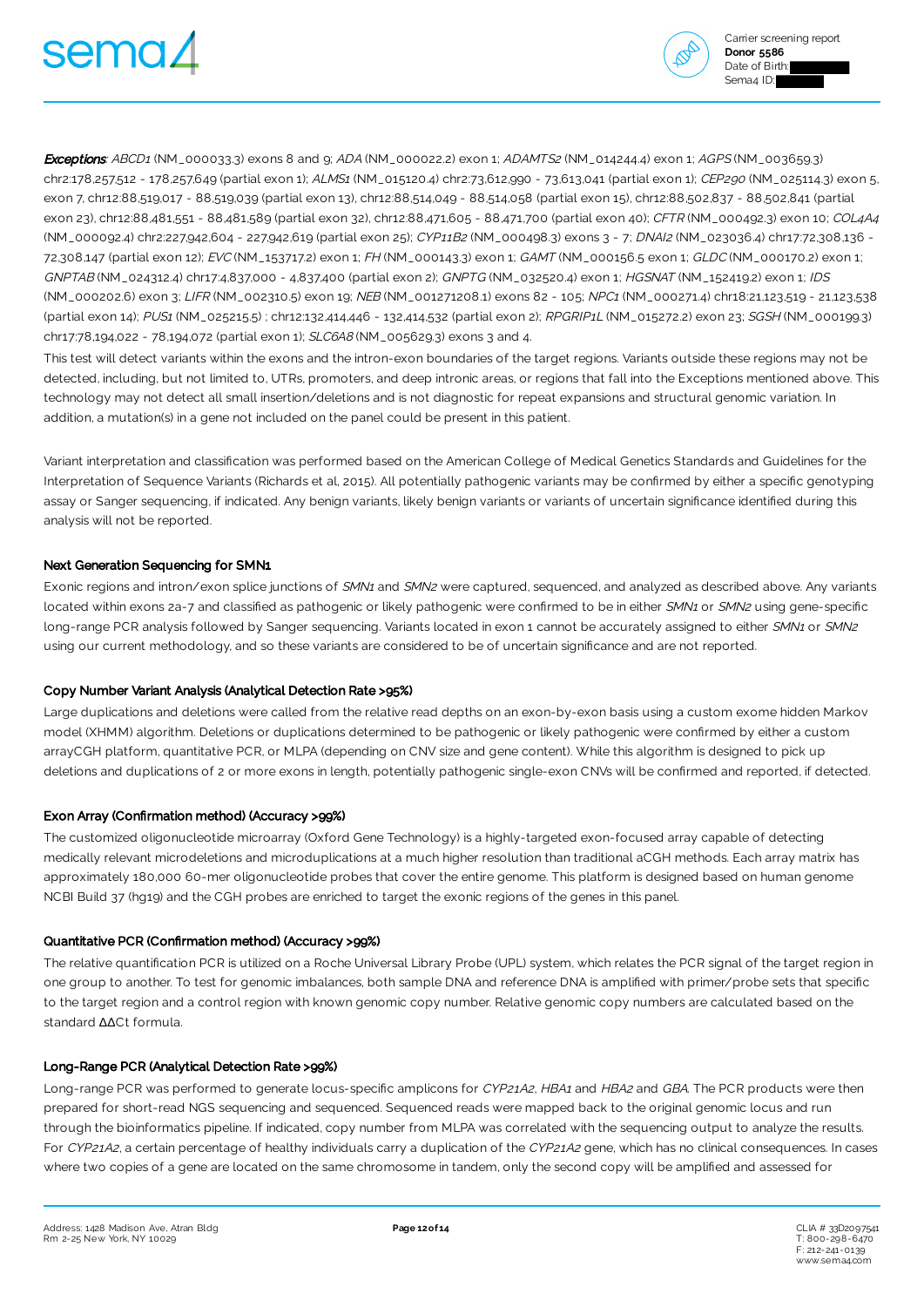



potentially pathogenic variants, due to size limitations of the PCR reaction. However, because these alleles contain at least two copies of the CYP21A2 gene in tandem, it is expected that this patient has at least one functional gene in the tandem allele and this patient is therefore less likely to be a carrier. When an individual carries both a duplication allele and a pathogenic variant, or multiple pathogenic variants, the current analysis may not be able to determine the phase (cis/trans configuration) of the CYP21A2 alleles identified. Family studies may be required in certain scenarios where phasing is required to determine the carrier status.

### Residual Risk Calculations

Carrier frequencies and detection rates for each ethnicity were calculated trough the combination of internal curations of >30,000 variants and genomic frequency data from >138,000 individuals across seven ethnic groups in the gnomAD database. Additional variants in HGMD and novel deleterious variants were also incorporated into the calculation. Residual risk values are calculated using a Bayesian analysis combining the a priori risk of being a pathogenic mutation carrier (carrier frequency) and the detection rate. They are provided only as a guide for assessing approximate risk given a negative result, and values will vary based on the exact ethnic background of an individual. This report does not represent medical advice but should be interpreted by a genetic counselor, medical geneticist or physician skilled in genetic result interpretation and the relevant medical literature.

## Personalized Residual Risk Calculations

Agilent SureSelect<sup>TM</sup>XT Low-Input technology was utilized in order to create whole-genome libraries for each patient sample. Libraries were then pooled and sequenced on the Illumina NovaSeq platform. Each sequencing lane was multiplexed to achieve 0.4-2x genome coverage, using paired-end 100 bp reads. The sequencing data underwent ancestral analysis using a customized, licensed bioinformatics algorithm that was validated in house. Identified sub-ethnic groupings were binned into one of 7 continental-level groups (African, East Asian, South Asian, Non-Finnish European, Finnish, Native American, and Ashkenazi Jewish) or, for those ethnicities that matched poorly to the continental-level groups, an 8<sup>th</sup> "unassigned" group, which were then used to select residual risk values for each gene. For individuals belonging to multiple high-level ethnic groupings, a weighting strategy was used to select the most appropriate residual risk. For genes that had insufficient data to calculate ethnic-specific residual risk values, or for sub-ethnic groupings that fell into the "unassigned" group, a "worldwide" residual risk was used. This "worldwide" residual risk was calculated using data from all available continental-level groups.

#### Sanger Sequencing (Confirmation method) (Accuracy >99%)

Sanger sequencing, as indicated, was performed using BigDye Terminator chemistry with the ABI 3730 DNA analyzer with target specific amplicons. It also may be used to supplement specific guaranteed target regions that fail NGS sequencing due to poor quality or low depth of coverage (<20 reads) or as a confirmatory method for NGS positive results. False negative results may occur if rare variants interfere with amplification or annealing.

Please note these tests were developed and their performance characteristics were determined by Mount Sinai Genomics, Inc. They have not been cleared or approved by the FDA. These analyses generally provide highly accurate information regarding the patient's carrier or affected status. Despite this high level of accuracy, it should be kept in mind that there are many potential sources of diagnostic error, including misidentification of samples, polymorphisms, or other rare genetic variants that interfere with analysis. Families should understand that rare diagnostic errors may occur for these reasons.

## SELECTED REFERENCES

#### Carrier Screening

Grody W et al. ACMG position statement on prenatal/preconception expanded carrier screening. Genet Med. 2013 15:482-3.

#### Fragile X syndrome:

Chen L et al. An information-rich CGG repeat primed PCR that detects the full range of Fragile X expanded alleles and minimizes the need for Southern blot analysis. J Mol Diag 2010 12:589-600.

### Spinal Muscular Atrophy:

Luo M et al. An Ashkenazi Jewish SMN1 haplotype specific to duplication alleles improves pan-ethnic carrier screening for spinal muscular atrophy. Genet Med. 2014 16:149-56.

#### Ashkenazi Jewish Disorders: